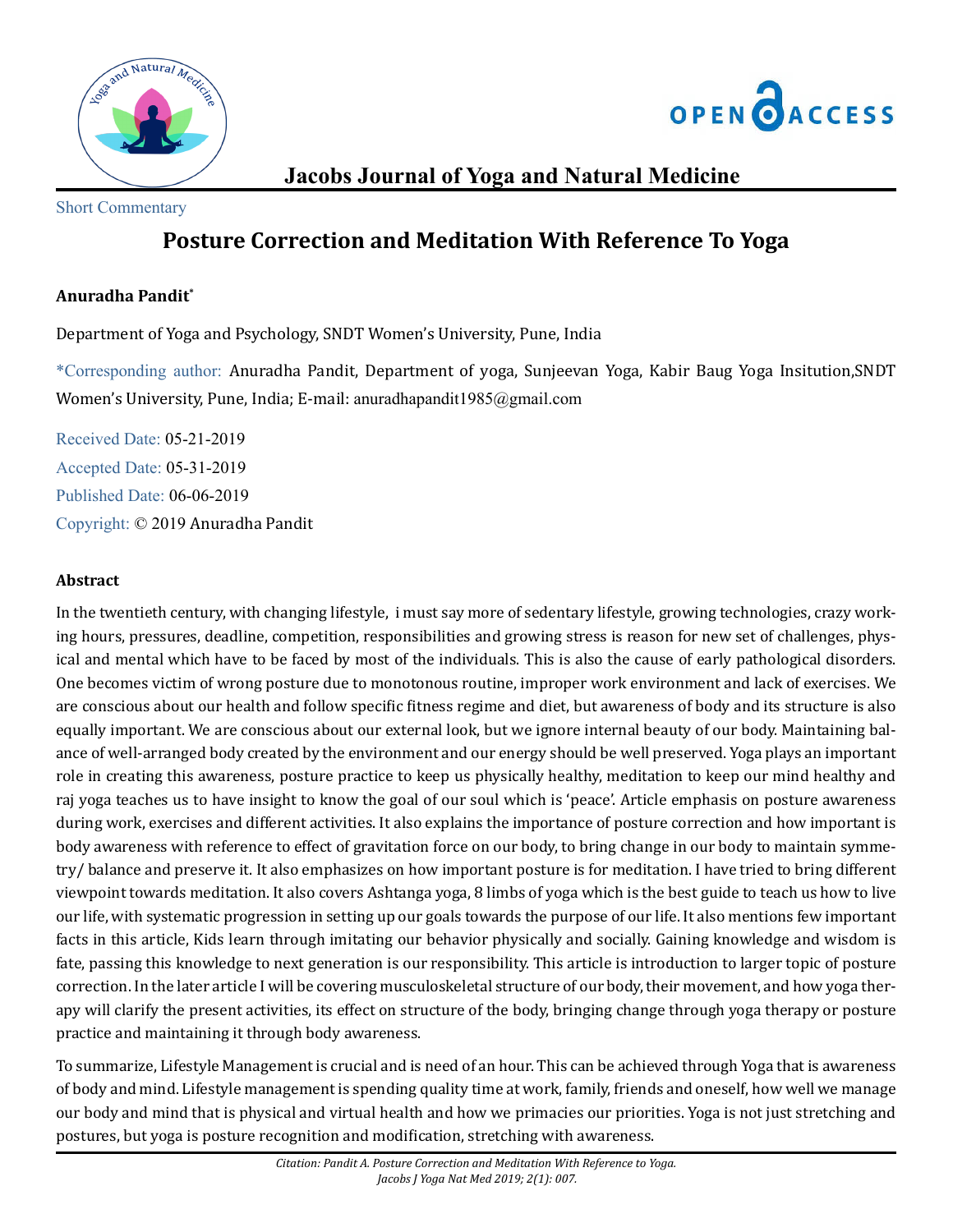**Introduction**

This article aims to my attempt to draw attention to importance of body postures and how practice of Yoga can help in correcting bad postures and deformities. I will also touch upon the power of Yoga in aligning body, mind, and soul through meditation which will help in our daily routine. I have a different point of view towards meditation which will be more appropriate in this sedentary lifestyle.

The word 'Yoga' comes from the Sanskrit root 'Yuj', which means union, union of body, mind and soul. Yoga is an ancient art based on a harmonizing system of development for the body, mind and spirit. The continuous practice of yoga will lead us to a sense of peace and wellbeing [1]. Dictionary meaning of yoga is ascetic discipline, a part of which, including breath control, simple meditation and adoption of specific bodily postures, is widely practiced for health and relaxation. When we think of yoga, first thing that comes to our mind is meditation, peace of mind, relaxation. Impact on body and posture is often overlooked or missed. As said earlier yoga is union of mind, body and soul. In everyday life, at work, with our family, both mind and body should be in harmony to complete any action successfully. This will lead to healthy, positive and successful life which we are striving for throughout our life. Lack of harmony leads to distress and it affects us mentally and physically. To achieve peace of mind and reach at the point of meditation, one must also go through physical stability. For meditation we need good and comfortable posture.

When we say postural correction, first thing comes to our mind is our parents or grandparents correcting our posture while eating, studying, sleeping. From their point of view, it is correct; they do that because they care. But this is at very superficial level. This is the correction of what we see, and we feel is wrong, but we tend to neglect the posture which we have inculcated from years together. Gravitational force and our center of gravity play very important role in determining our posture. Do we ever think of importance of gravitational force on our body, how it works in each posture, and whether the equilibrium of our body is maintained? Is our center of gravity in alignment or is it shifted as per our sitting posture which then disturbs the equilibrium of our body [2]. Now how yoga will help in achieving this? As mentioned earlier yoga is union of body and mind.

This is achieved through stability. That is, stability in mobility and mobility in stability. We always perform all the postures using every part of our body, towards right, left, vertical and horizontal. When we do that, we realize the asymmetry pattern of our body and correct it. We hold a posture for longer time to train those muscles which then allows us to gain more flexibility and lightness which then helps us to be agile and quick in our actions. This is mobility in stability. And when we go into some posture and stay in that posture, is stability from mobility. This is performed every day in our daily routine while working or doing other chores. This awareness is achieved through yoga practice and teacher's guidance. Mind plays an important part in understanding the symmetry and maintaining the equilibrium of the body. Once this is established, the next step that is meditation is possible [3].

Body weight and obesity are not the only factors causing pain in joints. Bad posture, if not corrected in time can cause bone deformities and painful joints Postural correction is the need of the hour. It is not always the weight of the body which is causing pain in joints. Our body frame is made from bones and forms the structure of our body. And the muscles, fats and organs are placed symmetrically to form shape of our body. Everybody cannot be thin, and it is not true that thin people don't suffer from deformity or don't have pain. With yoga practice, postural correction is possible, with equal distribution of required fats, burning of unnecessary fats and maintaining the form of the body [4]. This will give a form to the body and not thin body.

This postural correction is also important while performing yoga posture. We must perform under guidance of the teacher. There are various postures standing, sitting, lying down, inverted, back bending and forward bending. All these postures are not done just as mentioned but one must understand how to place the appendages in each of the movement. E.g. when we are performing standing posture, we must see placement of our foot, hip, shoulders and hands. Similarly, in sitting, lying down and forward bending postures [5]. While performing inverted posture, we need to be aware whether the pressure is on neck or on shoulders. Our neck is very sensitive, and it is meant only to hold the weight of our head and not our whole body. Similarly, while doing back bending, the pressure should not be on lumbar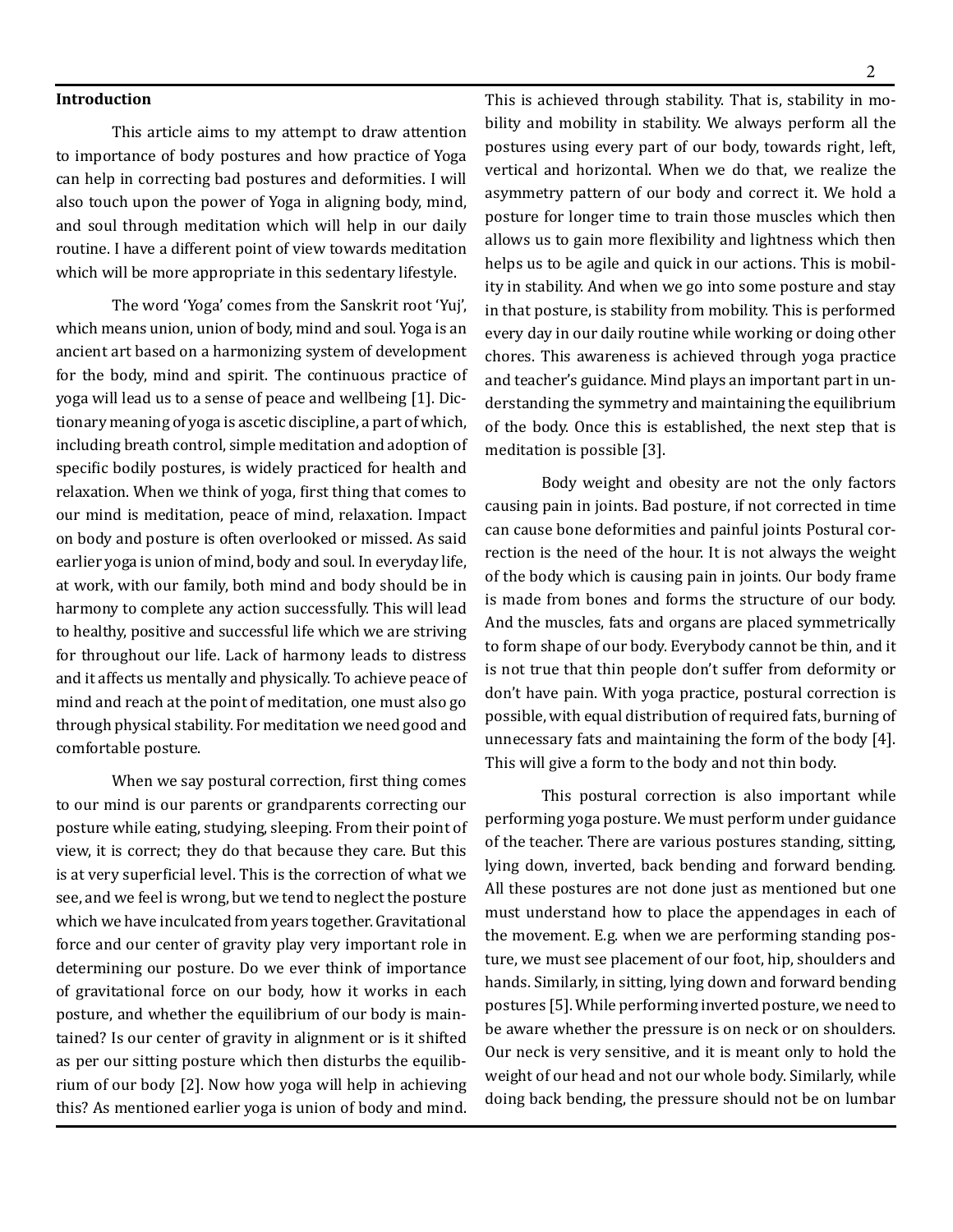area, that is we should not bend in lumbar area, which can give more pressure on the curvature and thus giving us pain. This is not only important for the person who is performing but also important for all the yoga teachers to know.

According to Ashtanga yoga called as 8 limbs of yoga, which are Yama (attitude towards our environment), Niyama (attitude towards us), Asana (physical posture), Pranayama (restraint or expansion of breath), Pratyahara (withdrawal of the senses), Dharana (Concentration), Dhyana (meditation), Samadhi (complete integration). As mentioned earlier, we will consider meditation at work front and for everyone to perform. So, the first step is to know what is right and what is wrong, set our priorities, to know our area of interest and passion. Yama and Niyama, we must understand our attitude towards our work, position/ posture we sit and the actions, same goes at home and attitude towards ourselves, how much time do we give to ourselves through exercise, through mediation. The basic postural correction starts from work and at home and giving time to ourselves or keeping some time for ourselves in our daily routine is second in line. Postural correction is very important in this fast changing and more challenging and vulnerable lifestyle [6].

What is postural correction? Human being is different from other animals because he can stand on two legs, walk on two legs, sit down keeping back straight and lie down on back with straight legs [7]. Also, we have intelligence which makes human race most superior of all Like in earlier times; we don't hunt or eat raw food. In today's world we must work hard to earn money and in exchange we satisfy our basic needs and other luxuries of life. At work, the action is monotonous, using same set of muscles continuous for years which leads to disturbance of the symmetry of the body/ disturbing the balance of the body. This leads to discomfort, pain and stress which eventually leads to deformity. Physical discomfort leads to voluntary deformity like arthritis, spondylitis etc. and stress leads to involuntary deformities like diabetes, cholesterol, hypertension etc. This doesn't happen instantly but it is a result of years of postural negligence and lack of knowledge. We evolved from active to sedentary lifestyle [8].

There is also one important aspect which we usually tend to forget, whatever we learn throughout our life

from childhood till we are adults, is genetically or environmentally pass on to our next generation. A baby after he/ she is born, he imitates (his/her parents, people round) how we walk, stand, sit, talk, express and communicate. Therefore, if we are teaching them how to be a good human being, they are also learning our attitude towards our own body. Postural correction can also be explained as rehabilitation and rejuvenation. Rehabilitation is the action of restoring someone to health or normal life through training. Rejuvenation is the action or process of making someone or something look or feel better or more vital. This is what postural correction is. But what is missing in both above meanings as per dictionary, is giving knowledge and understanding to the person who is under distress. With help of doctor or therapist one will improve his health but unless the person is not aware of the cause of his deformity, he will again suffer and again go in the state of distress. So here rehabilitation has taken place but there is no rejuvenation. Person is already motivated to learn and understand and bring awareness as he is free from his stress, physically and mentally, therefore with knowledge and understanding, the person will come back to his normal self, maintain it and run his life with more discipline. Thus, he is also being responsible to pass this corrective knowledge to next generation.

How are we going to achieve the state of meditation in physical distress? Can we sit in one position for hours without getting distracted by pain? Daily work at office and household work is also one kind of meditation. There is various dictionary meaning for the word meditation, but we will mainly consider two which will be pertinent to this article 1) the practice of thinking deeply in silence in order to make your mind calm. 2) Serious thoughts on a particular subject that somebody writes down or speaks. This is the most important part we should understand. Meditation is not just sitting down without thoughts and leaves all our responsibilities aside. Meditation is doing our work with complete passion, concentration, complete awareness, with creativity at the fullest, which means with union of body and mind [9]. In meditation one should not consider only the mind part, but we must look at the body posture in which we are meditating in. For e.g.: Just like how we sit for meditation in Padmasana, Sidhasana and cross leg position in meditation class, For e.g. An IT profession is working on